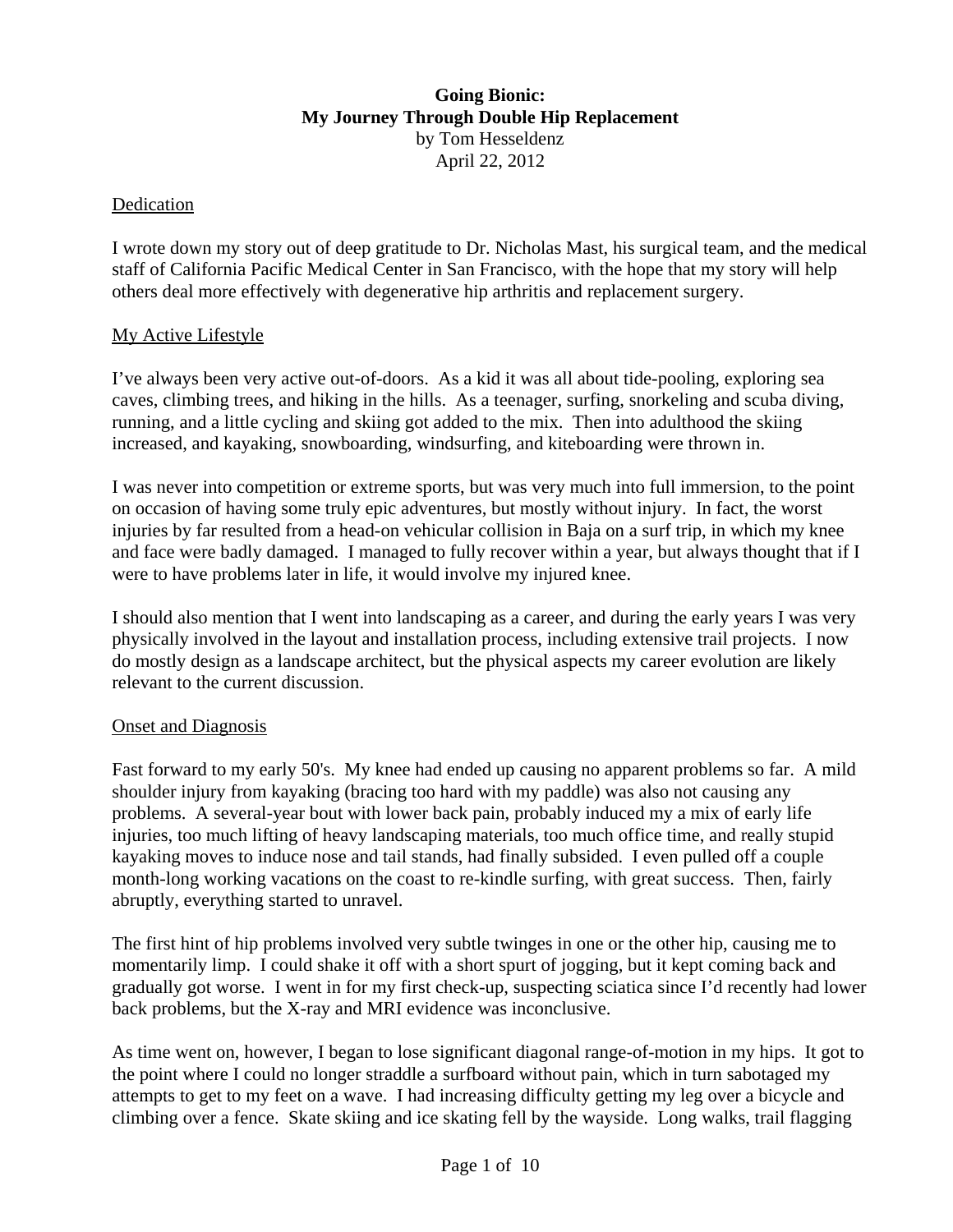sessions, and more than a couple hours of skiing would leave me in so much pain I couldn't sleep at night without medication. Standing up after long periods of sitting, especially at gas stations during long drives, would leave me hanging onto the car for a couple minutes to let the pain subside and the strength return so that I could walk. I was a mess. Follow-up X-rays confirmed that I had degenerative osteoarthritis of the hips.

# Possible Causes

My first reaction was how could this possibly be happening to me?! I didn't think that I had abused or overly used my hips, but possible causative factors gradually came to light in discussing the Xrays with orthopedists and thinking back on things I'd done that might have contributed.

Turns out that in my case there were 3 potential contributing factors: congenital; teenage injury; and later-in-life over-use. The sockets of my hip joints appeared undersized (congenital), which meant that the force per square inch on bearing surfaces was greater. The ball part of the joints appeared deformed, which results from damage to the growth plates of the bone during development (termed "slipped capital femoral epiphysis"). Too many dump things as a kid, like jumping off of cliffs, the roof of my house, and out of trees, may have caused the deformation.

And then, the final blow, becoming a weekend warrior in my mid-thirties to mid-fifties. Days and weeks at a time working at a desk, abruptly interrupted with extremely physically demanding days telemark skiing or flagging trails in very rugged terrain without being in shape. The old adage, muscles protects joints, is so true. Once the muscles fatigue, the joints take all the impacts.

Not to over-analyze this, because the unfortunate reality of degenerative osteoarthritis is that once it progresses, it becomes irreversible and only gets worse over time. The most important aspect of looking at the likely causes is not in determining the best treatment, but rather in coming to terms with the full reality that if I didn't seek treatment I would lose my ability to be active out-of-doors and would live in a world of ever-increasing chronic pain. This was the beginning of coming to peace with undertaking a procedure as radical and irreversible as replacing your natural hip joints with something manmade.

# Research and Second Opinions

Once I accepted the realization that hip replacement was in my future, my wife and I began a very thorough Internet search regarding surgical methods and hardware of hip replacement. We also began seeking second opinions from various orthopedists regarding when to do it, what were the risks, how long would the artificial hips last, and what physical limitations would I have after replacement.

There were other people in my life who had gone through this who played a key role in my being very thorough about my research:

• My surfing partner in my Baja wreck suffered a broken ball of one hip that subsequently led to avascular necrosis (AVN). He eventually had a single hip replacement about 15 years ago, returned to surfing, and is doing well.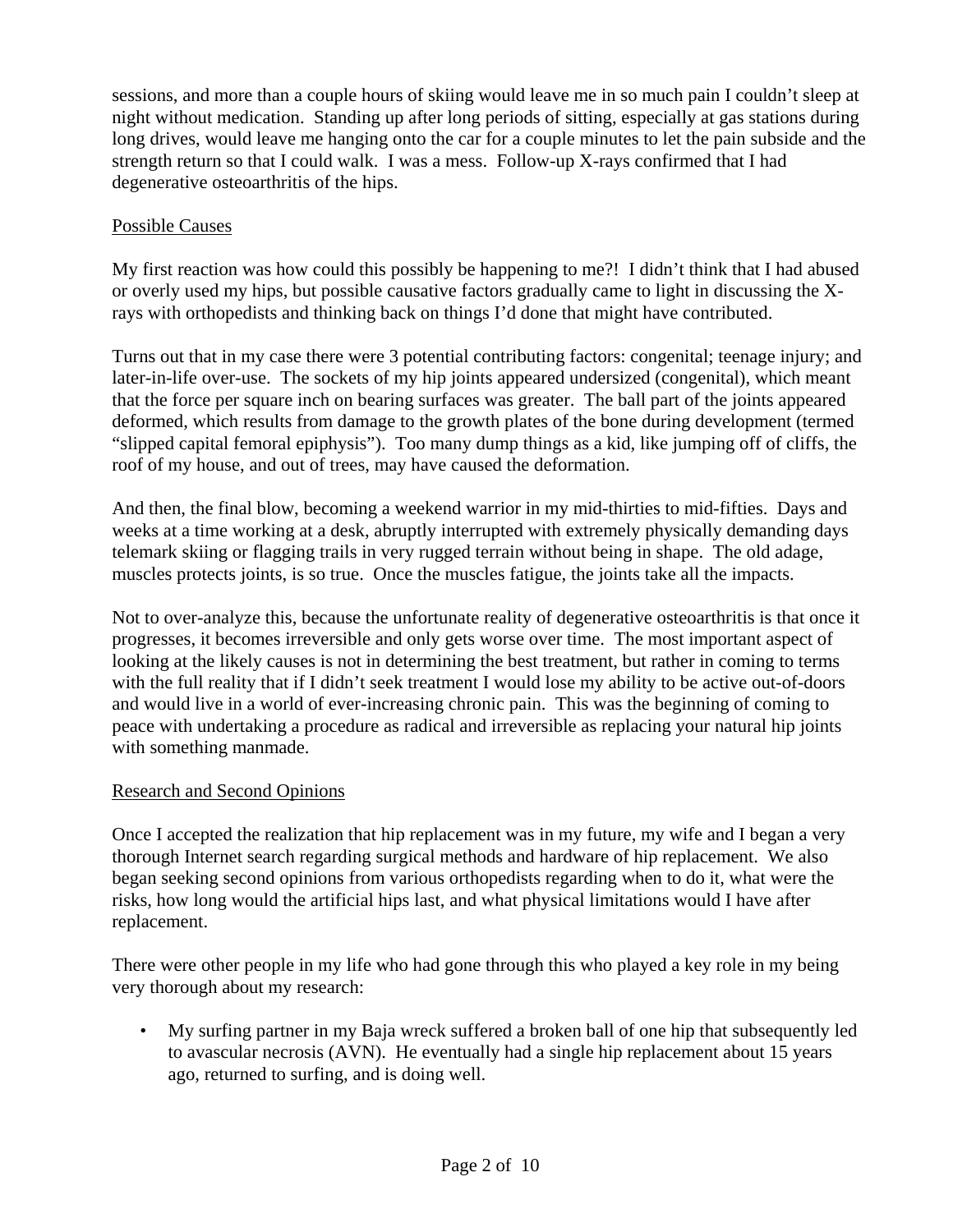- An acquaintance where I live had congenital hip problems that eventually required treatment. He had a double hip replacement about 10 years ago at a local rural hospital using the posterior approach. One hip subsequently developed a very bad staph infection, and after several failed surgeries, the artificial hip on that side was removed and he now relies on crutches to get around.
- A college roommate of mine who became a semi-pro surfer also had congenital hip problems. He started with a partial replacement that failed, and ended up with a full replacement 2 years ago involving an anterior approach using a sports-oriented orthopedist in a large metropolitan area (Los Angeles). He is now surfing as well as before the replacement. He elected to go with a metal-on-metal hip, however, in order to maximize resilience to athletic activities. The use of metal-on-metal hardware was of particular concern to me based on recent articles regarding the high toxicity of particles produced by wearing of the joint surfaces.
- Another local acquaintance had a single anterior-approach hip replacement last year by Dr. Mast. His results were completely positive and a great inspiration for me.

Regarding second opinions, I eventually went to 5 orthopedists. The first two worked out of a local rural hospital and were not cutting-edge. The third was in a more urbanized area but near the end of his career and also not cutting-edge. The fourth was in an urbanized area and used a simplified version of the anterior approach, but had a very strong attitude that I could not return to my sports of interest following replacement.

I also discussed this matter with an avid long-distance running friend of mine who works as an emergency room doctor in San Luis Obispo. He basically said that the only way to be fully cuttingedge was to find an orthopedist in either the Los Angeles area or Bay Area. This, coupled with our Internet research and the recent experience of a local acquaintance, led to a decision to schedule an appointment with Dr. Mast.

The appointment was extremely positive. Dr. Mast keyed right in on the extent of my hip degeneration, the need for action, and the benefits of acting sooner rather than later. He also turned out to be very likable and down to earth, especially for someone with his skill-set and prominence in the orthopedic world. And he is an avid surfer and sailboarder, so he understood implicitly my concerns about returning to outdoor activities after replacement.

Based on the experiences of the other artificial hip recipients I knew, the feedback from the various orthopedists I saw (most notably Dr. Mast), and our extensive Internet research, my wife and I came to the following conclusions:

- Use a sports-oriented orthopedist such as Dr. Mast who works only on hips, practices in a large metropolitan area, has fellowships in the practice, uses the anterior approach with no muscle cutting, and utilizes a highly-specialized operating table that facilitates this approach.
- Use cement-less titanium implants in the femur and pelvis. You will be able to apply full bearing pressure on these implants immediately after surgery (meaning that you can immediately start walking), and your bone will grow around them over the next couple of months after surgery, resulting in the strongest possible bond.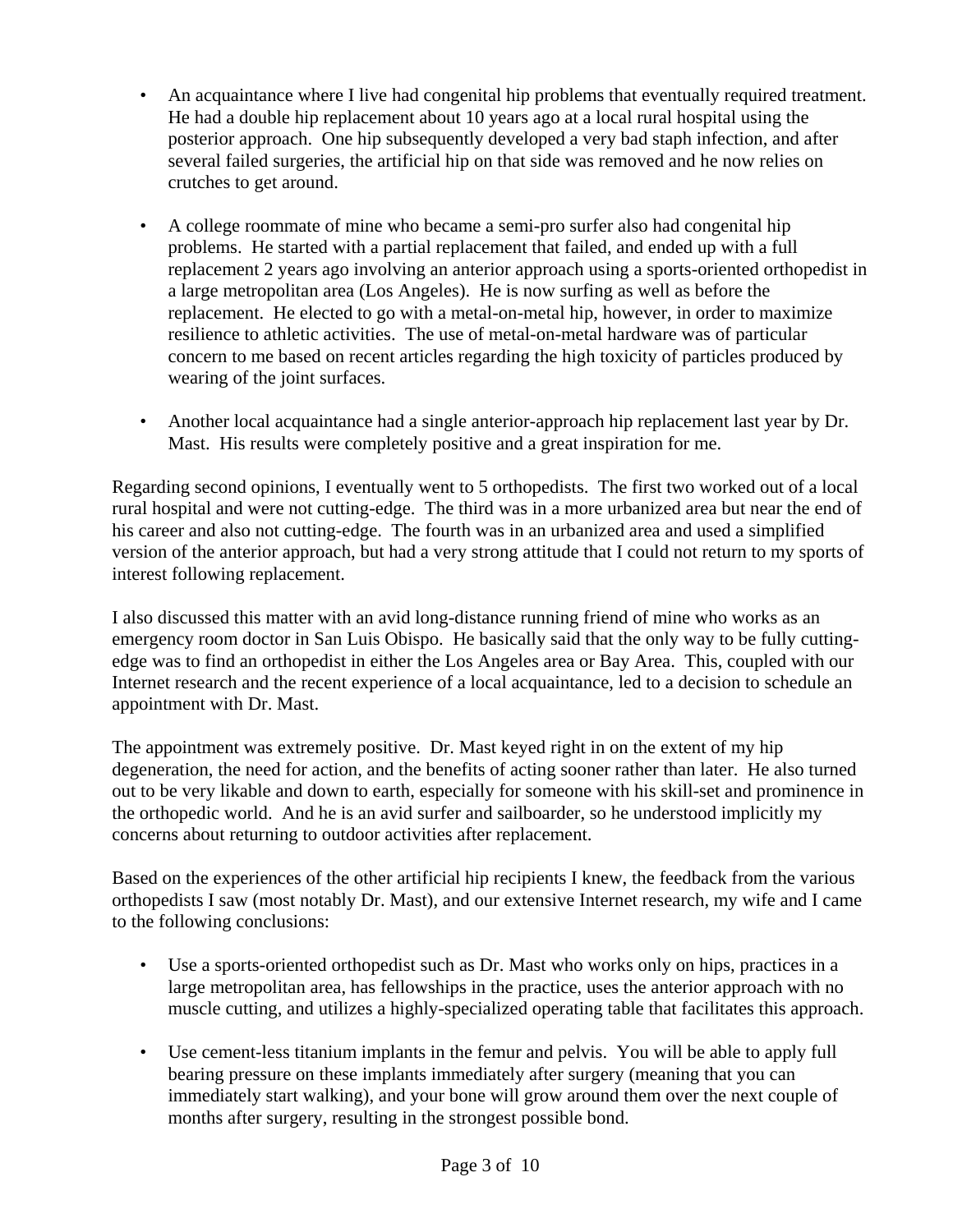- Use larger-sized ball-and-socket bearing surfaces custom-fitted to your body that more closely resemble a natural hip joint, provide a greater bearing surface, and minimize the risk of future hip dislocation.
- Research and discuss very thoroughly with your surgeon the pros and cons of various bearing surface materials. I went with highly-crosslinked polyethylene sockets and aluminazirconium reinforced ceramic balls. This combination wears more slowly than metal-onmetal, produces inert wear byproducts, and has the resilience to withstand the types of physical activities that I wanted to return to.
- Have the surgery done in a facility that uses all of the latest precautions to minimize the risk of infection during and after surgery. I ended up at California Pacific Medical Center in San Francisco–a stellar institution that I cannot say enough good things about. I arrived thinking I would be just a number in a big-city facility, and discovered that they were not only completely dialed-in procedurally, but have a very personable and caring staff.

# Acceptance and Action

After all the research and professional opinions, after 7 years since the onset of symptoms, and after several years of not being able to do many of the sports I loved, I finally fully accepted the reality that I had 2 basic choices: go bionic and retain the ability to stay healthy and active out-of-doors for many coming years; or continue devolving to the point of using pain medications full time and relying on various devices (cane, walker, wheelchair) to help me move around the rest of my life. The choice ended up being easy.

This is not to say that I wasn't fully aware of the no-turning-back nature of cutting out your own bone and replacing it with inanimate materials, the implications of infection, the intrinsic limits sports-wise of even the best of bionic hardware, and the fact that my knees, back, shoulder, and other body parts could still cause problems in the future.

Sort of like fixing an old car–once you replace one component, something else goes wrong. So I didn't go into this with any delusions that it would be a fix-all panacea. On the other hand, and unlike an old car, I knew that if I could stay physically active I would prolong my overall physical health much longer than succumbing to inactivity for the rest of my life. Also, unlike arthritis, other ailments like loss of range-of-motion can be reversed.

But the omnipresent question of "when" still loomed large. The one thing all of the orthopedists agreed on, other than the fact that I had incurable degenerative arthritis, was that it was better to undergo a hip replacement sooner than later. There are several very important reasons for this:

- Give yourself the most productive years of benefitting from the procedure, rather than waiting until you are on your last leg (perhaps literally).
- The stronger and healthier you are going into surgery, the faster and better you will recover after surgery.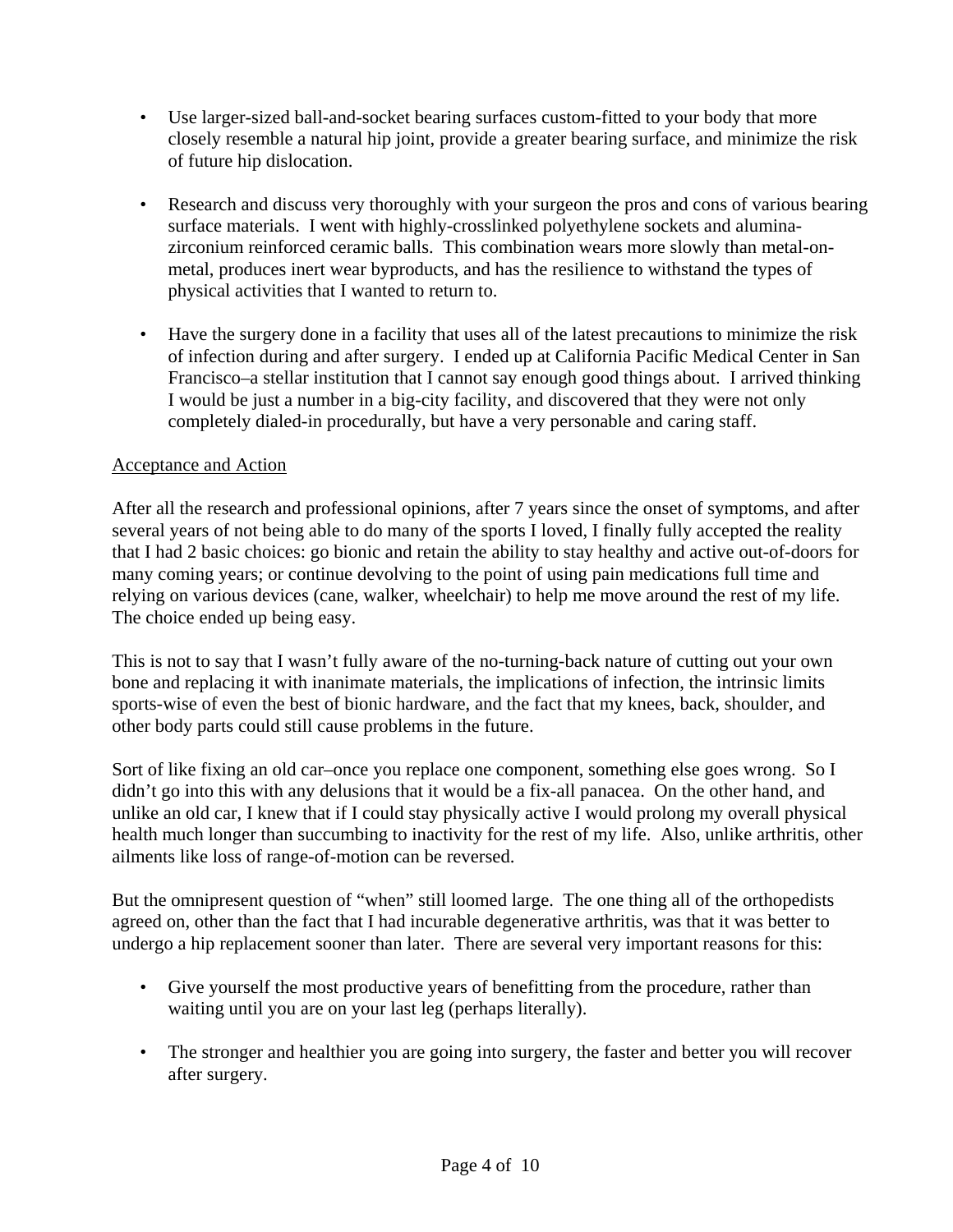- The less progressed the arthritis and associated inflammation, the less difficult and traumatic the surgery. I lost more blood than normal and the procedure took longer because of major inflammation in my worst hip.
- The technology has evolved to the point where the bearing surfaces not only last a very long time, but if you do need replacement (called "revision surgery"), the bone implants are kept in place and the bearing surfaces can be unbolted and replaced, much like taking your car into the mechanic for new wheel bearings.

The last decision for me started as more of a casual question. I had been advised by other orthopedists to have one hip replaced at a time, with at least 3 moths between surgeries. I still had vivid memories of my knee surgery, however, in which the repaired knee was placed in a full leg cast for 2 months and my injured leg emerged as skin and bones, whereas the other leg had grown to twice it's normal size. It took over a year to regain symmetry, and in the interim my stride and posture were way out of balance. Also, with one of my hips degenerating faster than the other, I was once again losing symmetry. So I asked Dr. Mast what he thought about doing both hips at once. His response was that given my otherwise good health, relatively young age (59), and reduced trauma and faster recovery of his anterior approach, he thought it was a good idea. When pressed on it, he said he would recommend it to his own brother and that he viewed his patients as family. I didn't need any more convincing after that. It seemed much more efficient, and I really wanted my new start to involve both legs being equal. The fallback during surgery would be that after replacing the worst hip first, if there were any overwhelming complications, he could stop at one hip and defer the other for another time.

The final action in all of this is of course a leap of faith that you are absolutely ready and that you can place complete trust in the surgeon, his or her assistants, the hospital, and the manufacturers of the hardware. I went into surgery in almost a Zen state of complete acceptance, trust, readiness, and calm–even to the point where I didn't need Valium as a prelude to anesthesia. I was so relaxed that I was asking all kinds of questions about the operating table and all of the other intricate components in the operating room. The anesthesiologist finally had to intervene and politely say that she needed to knock me out so they could get to work! It was actually my wife who was wrought with stress over the pending surgery and could have used some anesthetics of her own!

# Preparation for Surgery

In many respects the single most important thing you can do to prepare for surgery is to be as healthy as possible. This means eating well, not being too over-weight, not smoking, not overmedicating, having a strong cardio-vascular system, having good blood health, and having good muscle mass and strength, all of this of course limited to some extent by the bad hips that warrant the surgery in the first place. For me, I could still take several-mile walks, so I did it daily and I included significant uphill walks. For others, maybe swimming or other upper-body workouts are the way to go. Keep in mind that this is elective surgery, not an unplanned visit to the emergency room. You have the time and ability to prepare for this.

Potentially counter to the above is that it helps to minimize inflammation in your upper legs at the time of surgery. Inflamed tissue bleeds profusely and interferes with the intricate procedures involved in hip placement. Pain is the best guide, so exercises that minimize or avoid pain are the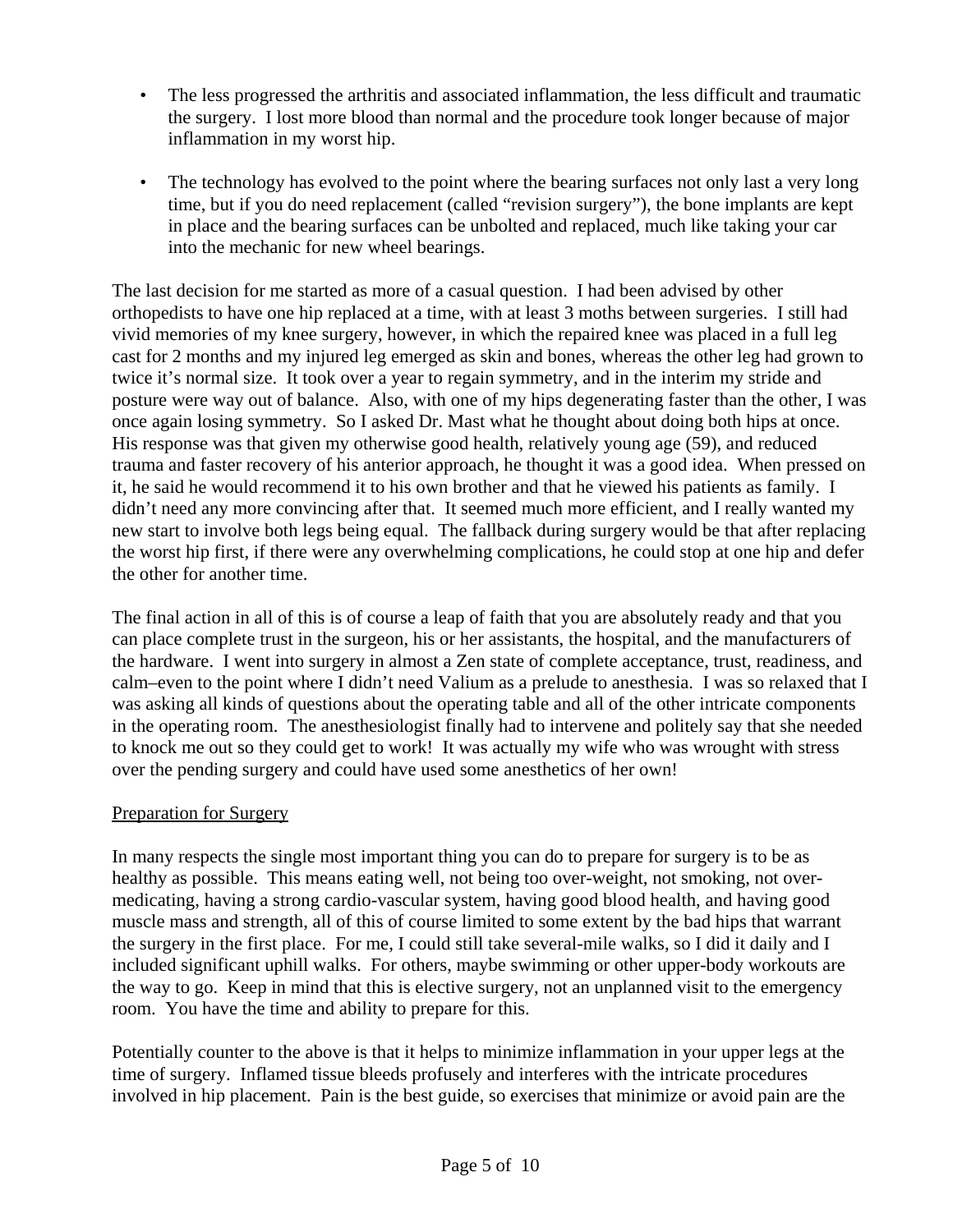best. Even then, it's not a perfect science. I thought I had it under control, going into surgery with no hip pain or other hints of inflammation, only to find out afterward that one hip was really a mess.

Another key step in preparing for surgery is to have a pint or two of your own blood (referred to as autologous blood) taken for potential use during or after surgery. This blood must be taken no more than 1 month before surgery, and no closer than 1 week before surgery (depending on the time needed by the blood bank to process and deliver the blood to the facility where your surgery will be performed). The challenge is to donate enough for contingencies, but also to balance it against keeping your remaining blood count high for surgery.

The purpose for this is that hip replacement surgery involves a significant amount of blood loss. Much is this is captured, cleaned, and re-infused into your body after surgery, but this blood loses some potency in the process. Your pre-donated blood can make up the difference. If even more is needed, you will need to use blood donated by others. If you want to anticipate this, you can have friends and/or relatives of the same blood type donate additional blood earmarked for your use.

Another key consideration is avoiding any scratches or infections in the weeks prior to surgery. A friend of mine who was scheduled for a double knee replacement decided to take one more aggressive hike a couple weeks prior to surgery, and slipped and scratched her knee. When she showed up at the hospital for surgery, she was promptly sent home to wait a couple months while the scratches healed and the surgery could be re-scheduled.

# The Surgical Process and Experience

I've always loved science and medicine, and if the land hadn't called to me more, I would have gone into medicine. So whenever I've needed surgery, I get immersed in the process much like an enthusiastic student yearning for knowledge. Not only is this fulfilling to me, but it has the added benefit of removing myself to a very significant degree from being the patient to being an observer. As a result, I'm more psychologically insulated from the pending physical trauma, pain, and uncertainty of surgical success.

This was perhaps most evident I was walked down the hallways into surgery (I was not on a gurney), passed the No Admittance signs leading to O.R., felt the blast of air flowing outward from the O.R. to keep out pathogens, was briefed by the anesthesiologist (a very personable woman who went by her first name), convinced her that I didn't need valium to be calmed down, and proceeded to the operating room where I was able to check out all of the amazing equipment staged around the very large room and the anti-infection suits worn by the surgical team, all of this before having to be the patient again.

The most significant piece of equipment was the highly specialized table, somewhat lost in the middle of the room, that was key to maximizing success of an anterior approach hip replacement. The table has separate booms that support and articulate each leg independently, boots that hold each foot and make it possible to achieve precise leg length measurements, a central pivot that enables the whole table to twist and turn to maximize access through the relatively small incision (4 inches) to reach the hip joint, and a built-in fluoroscope that can see through the non-metallic table and patient's leg to further enable precise hip replacement.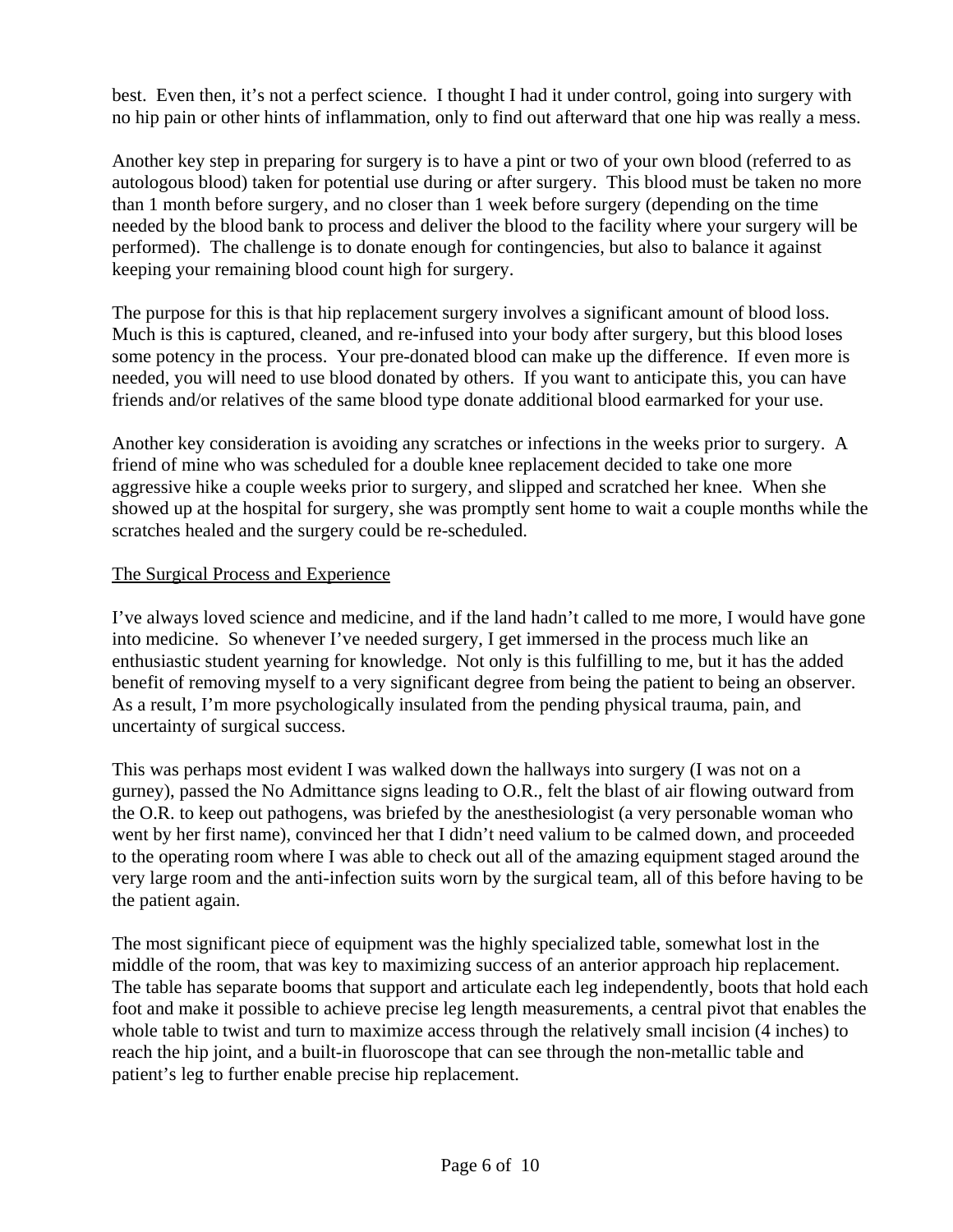There's yet another aspect of this experience that for me was very evident afterward. I found myself looking at surgery as being analogous to taking my car to the shop, meeting with the mechanics, dropping the car off, leaving, and returning later to pick it up. The leaving part was when I fell asleep under anesthesia, and the returning later part was when I awoke in post-op seemingly seconds later (3-1/2 hours real time) in complete comfort and with complete lucidity, not having any physical sensation that they had even done anything yet!

Part of that was due to CPMC using a very patient friendly innovation involving a special inflatable gown to which a hose is attached that pumps in warm air to mitigate for the very cold temperature of the operating and recovery rooms to further discourage pathogens. Other factors were that I was still under the influence of an epidural that was used to minimize general anesthesia during surgery, and morphine that was applied directly to the incisions before being sutured closed.

. As it turned out, my first hip involved extensive inflamed muscle tissue which bled profusely and complicated hip replacement. This was not severe enough to abort the second hip replacement, however, which ended up going much better and with much less blood loss. The overall blood loss was more than normal, however, and resulted in use of my salvaged and autologous blood later that evening just to get my blood pressure back to an acceptable level. This worked, but ended up not being enough to get my hemoglobin and red blood cell count up to adequate levels. After 2 days, my skin color was pallid, and my energy level was low. Dr. Mast explained that in this state it would take several weeks at least to re-build my blood, my recovery would be slowed, and my risk of infection could increase.

Had I given a second pint of autologous blood, that might have been sufficient to solve the problem. But since I hadn't, Dr. Mast had no choice but to prescribe 2 pints of donated blood from the blood bank. This was an unanticipated event in my mental preparation for the surgery, but it turns out that blood banks have reduced the risk of disease transmission to a blood recipient to only 1 in 250,000, and if the blood were to be contaminated, it would more likely be due to hepatitis C than AIDS. These odds gave me the assurance to proceed.

The experience of having anonymous donors' blood infused into my body became yet another new step in my medical journey. It began with 2 nurses double-checking my name and blood type and the blood type of the donated blood, then proceeding to infuse the blood into my I.V. one drop at a time, watching like hawks to make sure there was no negative reaction to the donated blood. My wife looked on as my skin color returned to normal within minutes, and I felt my energy level rise strongly in a similar amount of time. It is truly amazing how this medical technique can work so well and so quickly. Since human blood and body parts are donated rather than sold, my moral obligation for receiving this medical miracle is to give back 2 pints to the blood bank when I am fully recovered.

# My Hospital Stay

With a single hip replacement, Dr. Mast often has patients out of bed a few hours after surgery to begin walking. In my case, with a double hip replacement, they had me out of bed the next morning. It was painful, but I could walk! A rather profound experience considering what had just been done to me.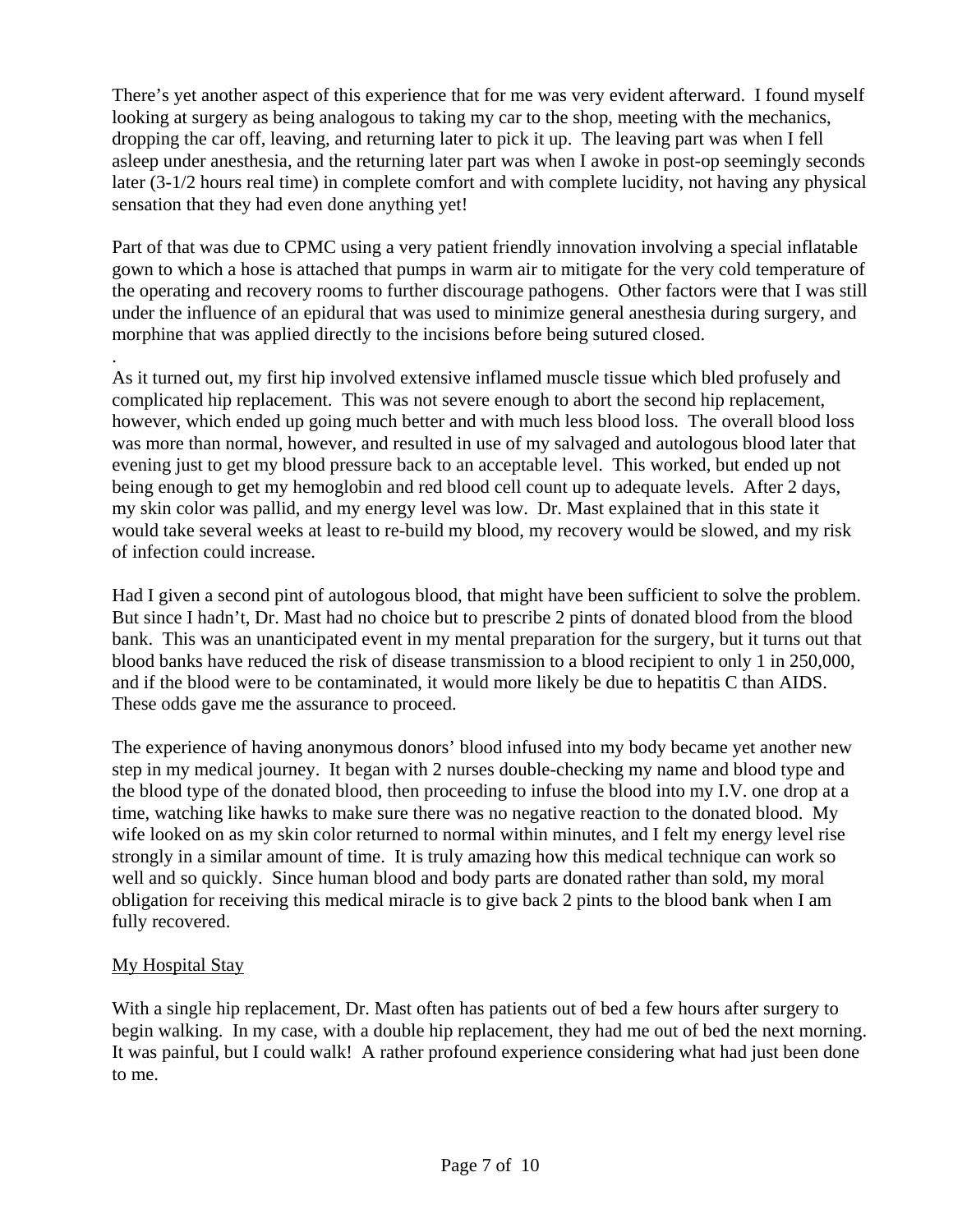Later that day, my hips were X-rayed to confirm what had been a perfect placement. Given my continued medical curiosity, coupled with being encouraged to walk, I was allowed to get off the gurney in radiology and walk over to check out the digital images on the computer screen. Pretty amazing to see such a profound and permanent change inside my own body.

The second day, they had me walk further and do small flights of stairs. On the third day, they showed me tricks to getting dressed and using the toilet and shower. The incisions were sealed with a plastic coating, so patients can begin taking showers when ready.

The nurses were surprised at my rapid recovery and lack of doctor's restrictions on movement, so I asked them why they were surprised. It turned out that double hip replacements are rare, and Dr. Mast is the only surgeon in the Bay Area using the specialized anterior approach that enabled me to get to my feet so quickly.

Had I not lost so much blood, I probably would have been discharged from the hospital on the third day, but my stay ended up being extended for 2 more days. This was far more pleasant that one might think, however, because:

- The care was phenomenal.
- The food was ordered off a menu and of 5-star restaurant quality.
- I qualified for a single room due to the double surgery, and my wife could join me.
- The room had an incredible view of the city, sunsets, and Golden Gate Bridge.
- I could get up and cruise around or sit in a chair at will.

### Getting Home and Getting Around

Getting home proved to be fairly straightforward, even though it was a 5-hour drive. We were instructed to stop every hour so I could walk around to reduce the risk of blood clots in my legs. Getting in and out of the car was fairly easy–the challenge was with the walker. It would hang-up on the slightest irregularities in pavement (cracks and joints in concrete, transitions from concrete to asphalt, grooves between concrete pavers, etc.). After almost getting pitched over the top of the damned thing a couple times, we decided to stop at an outdoor sports store on the way home and buy some trekking poles.

Another problem with a walker is that there is a tendency to lean forward, which works against having a vertical posture while walking. Leaning forward also adds to the risk of getting pitched. I could have switched to crutches, but one of the reasons I had both hips replaced at once was to be symmetrical in my recovery. I was concerned that crutches would cause me to favor one leg over the other. Also, crutches don't allow for a natural walking stride, and they place a lot of the force on the shoulders. Since I could be fully weight-bearing on my new hips, I wanted to have the most natural stride possible. Trekking poles were the answer.

The key considerations in using trekking poles for hip recovery are:

- Buy a high-quality durable brand that will reliably support your weight.
- Buy rubber walking tips to give you traction on pavement and protect floors.
- Adjust their length so that your lower arms are horizontal when in use.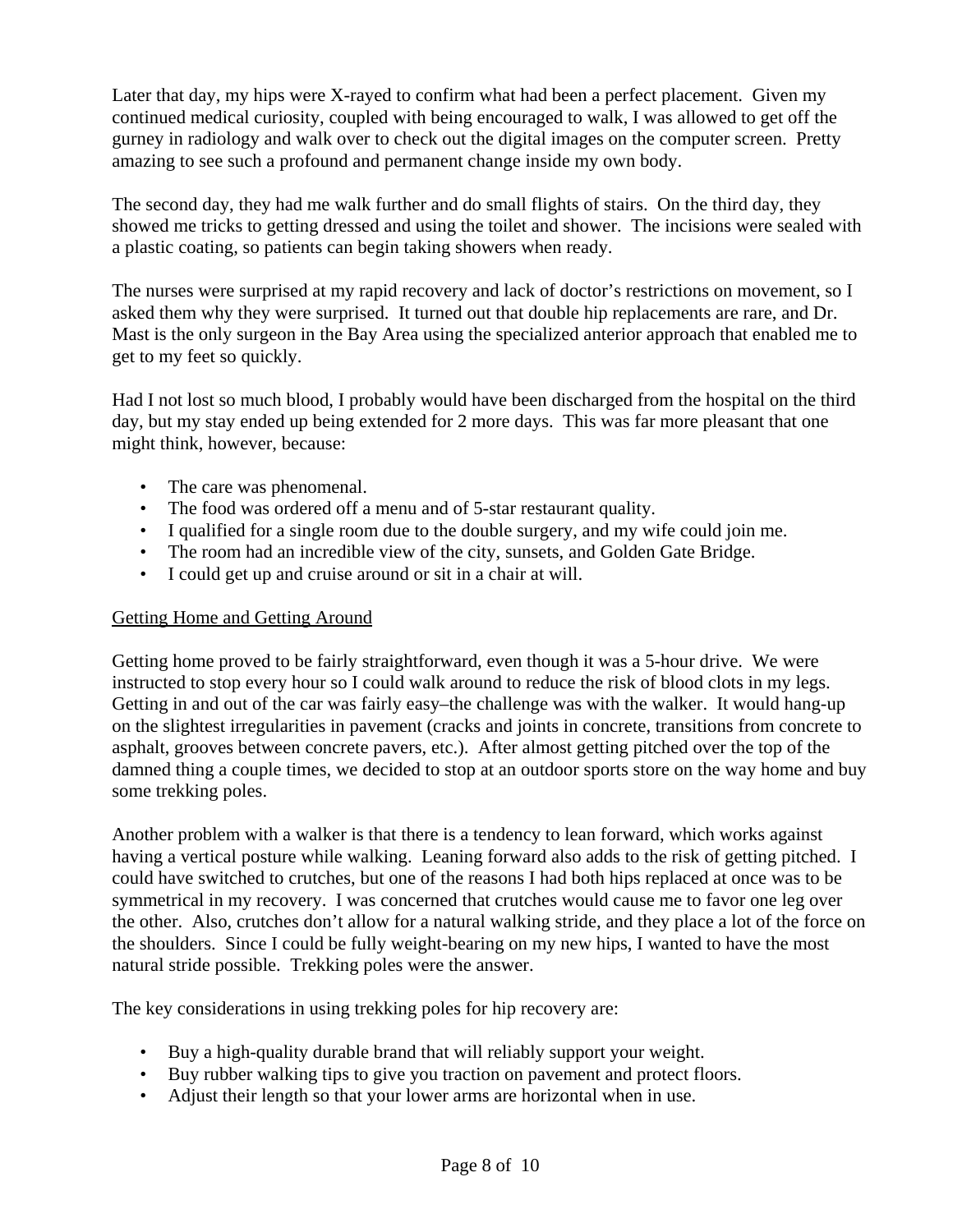- Use the wrist straps like using ski poles for added support, safety, and comfort.
- Use caution in properly placing poles while using stairs.

The last point is very important because you cannot simultaneously use 2 trekking poles and hold onto a railing. This can be an advantage since you don't need to have a railing, but it adds more risk if you improperly place a pole and lose your balance. If you want to use a railing, you can just use one pole, which would be similar to how a crutch or cane would be used on stairs. An advantage of using 2 poles on stairs is that you have a choice of placing both poles at a time and then stepping one step at a time (which I did at first in the early part of my recovery), or placing one pole at a time and walking up or down the stairs in a normal stride (which I did as my strength improved and pain lessened). I not only used the trekking poles during the day, I also kept them by my bed and used them at night to get to and from the bathroom.

I had such a positive experience with trekking poles that I would recommend having them be part of the in-hospital physical therapy following surgery, along with walkers, crutches, and canes, so that patients can try them out and see if they would be right for them. This would also give the physical therapist an opportunity to demonstrate proper set-up and use of trekking poles, especially on stairs.

### Methods and Milestones During Recovery

The single most important way to recover quickly is to get outside every day and do lots of walking, including stairs and non-slippery stable slopes. Walking regains range-of-motion, builds strength, loosens adhesions, reduces risk of blood clots, keeps your cardiovascular system healthy, reduces the amount of pain medication needed, speeds up the healing process, and keeps your spirit high. I walked religiously every day, and progressively increased the distance and difficulty of terrain, but I didn't push myself beyond what felt comfortable for me.

My recovery went quickly. This was probably due to being in good physical condition going into surgery, and following the advice of the surgeon and other medical professionals after surgery, which included not pushing myself too fast yet going with a pace that felt right. I don't smoke, I don't drink much, I'm not over-weight, and I eat well, which all undoubtedly helped.

Key milestones during my recovery, and the rate at which I achieved them, were as follows:

- Day 0: surgery; blood pressure stabilized after by using salvaged and autologous blood.
- Day 1: started walking around room.
- Day 2: walked hallways; trained on stairs, dressing, and using bathroom.
- Day 3: infused with 2 units donated blood; switched to aspirin as blood thinner.
- Day 4: discharged from hospital.
- Day 5: driven home (5 hours with 3 stops); walked at all stops; bought trekking poles.
- Day 6: back in my office (very important to me since I'm self-employed).
- Day 7: walked  $\frac{1}{2}$  mile.
- Day 8: walked 3/4 mile.
- Day 9: walked 1 mile.
- Day 11: walked 2 miles; stopped using trekking poles around house.
- Day 15: last day of taking long naps; cut narcotic pain medicine dose in half.
- Day 16: stopped narcotic pain medicine and started driving; leg bruising cleared up.
- Day 17: started doing yard work; walked 1 mile without poles; slept on sides (incisions).